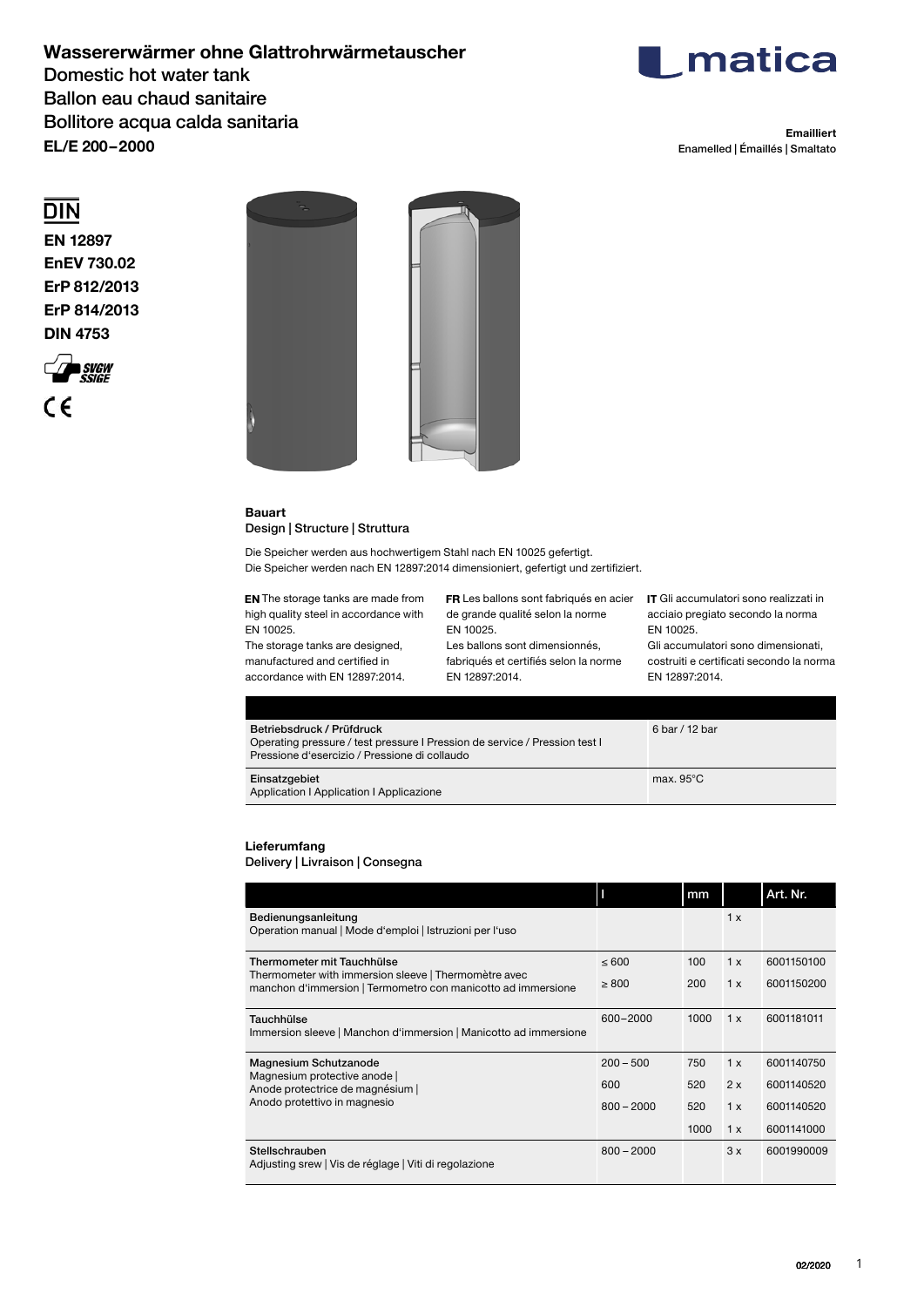## **EL/E 200 – 2000**

#### **Schutz vor Korrosion**

### Anti-corrosion protection | Protection contre la corrosion | Protezione anticorrosiva

Doppelt gebrannte Zweischicht-Emaillierung nach DIN 4753. Grosszügige Magnesium Schutzanode nach DIN 4753-3. Speicher mit separater Isolierung sind aussen mit einem Antikorrosionslack lackiert.

**EN** Dual-fired two-layer enamelling in accordance with DIN 4753. Generous magnesium protection anode in accordance with DIN 4753-3. Storage tanks with separate insulation are coated on the exterior with an anticorrosion paint.

 Émaillage bi-couche à double cuisson conforme à la norme DIN 4753. Anode de protection de belle taille en magnésium conforme à la norme DIN 4753-3. Les réservoirs avec isolation séparée sont recouverts à l'extérieur d'une laque anticorrosion.

IT Smaltatura a doppia mano secondo DIN 4753. Anodo protettivo di magnesio in grande quantità secondo DIN 4753-3. Gli accumulatori con isolamento separato sono verniciati esternamente con smalto resistente alla corrosione.

### **Isolierung** Insulation | Isolation | Isolamento

#### PU-Hartschaum

**40 mm** 60 mm PU-Hartschaum fix geschäumt. Skaimantel 5 mm mit Reissverschluss vormontiert, inklusive Rosetten und Abdeckhaube. Brandschutzklasse B2. Silber. Weitere Farben nach Absprache.

### UltraShell

Mehrschicht-Isolierung aus 80 mm Hartschaum + 20 mm Faservlies. PS-Mantel und Hakenleiste, inklusive Rosetten und Abdeckhaube. Brandschutzklasse B2. Silber. Lose geliefert.

### EN Rigid polyurethane foam

60 mm rigid polyurethane foam. Skai iacket 5 mm with zip preassembled. including cover plates and hood. Fire-resistance rating B2. Silver. Other colours on request.

### UltraShell

Multilayer insulation made of 80 mm  $r$ igid foam + 20 mm fibre fleece. PS jacket and hook rack, including cover plates and hood. Fire-resistance rating B2. Silver. Supplied loose.

### Mousse solidifiée PU

60 mm de mousse dure PU Enveloppe en skaï de 5 mm préinstallée avec fermeture à glissière, y compris rosettes et capot. Classe allemande de protection incendie B2. Argent. Autres couleurs après concertation.

#### UltraShell

Isolation multicouches constituée de 80 mm de mousse dure + 20 mm de tissu fibreux. Enveloppe en PS équipée d'un support à crochets préinstallé, y compris rosettes et capot. Classe allemande de protection incendie B2. Argent. Livrée non montée.

### IT Schiuma PU rigida

**5 mm** poliuretano fissa. Mantello in skai da **160 mm** 5 mm pre-assemblato con cerniera, **130 mm** dotato di rosette e calotta di **100 mm** copertura. Classe di resistenza 60 mm di schiuma rigida di antincendio B2. Argento. Altri colori su richiesta.

### UltraShell

**30 mm** Isolamento multistrato con 80 mm **20 mm** di schiuma rigida + 20 mm di di copertura incluse. Classe di tessuto non tessuto. Mantello in PS e barra con ganci, rosette e calotta resistenza antincendio B2. Argento. Consegna sfusa.

≤ 600 L PU-Hartschaum B2;  $λ = 0.026 W/(mK)$ 



**B2; λ = 0.0316 W/(mK)** 800 – 2000 L UltraShell



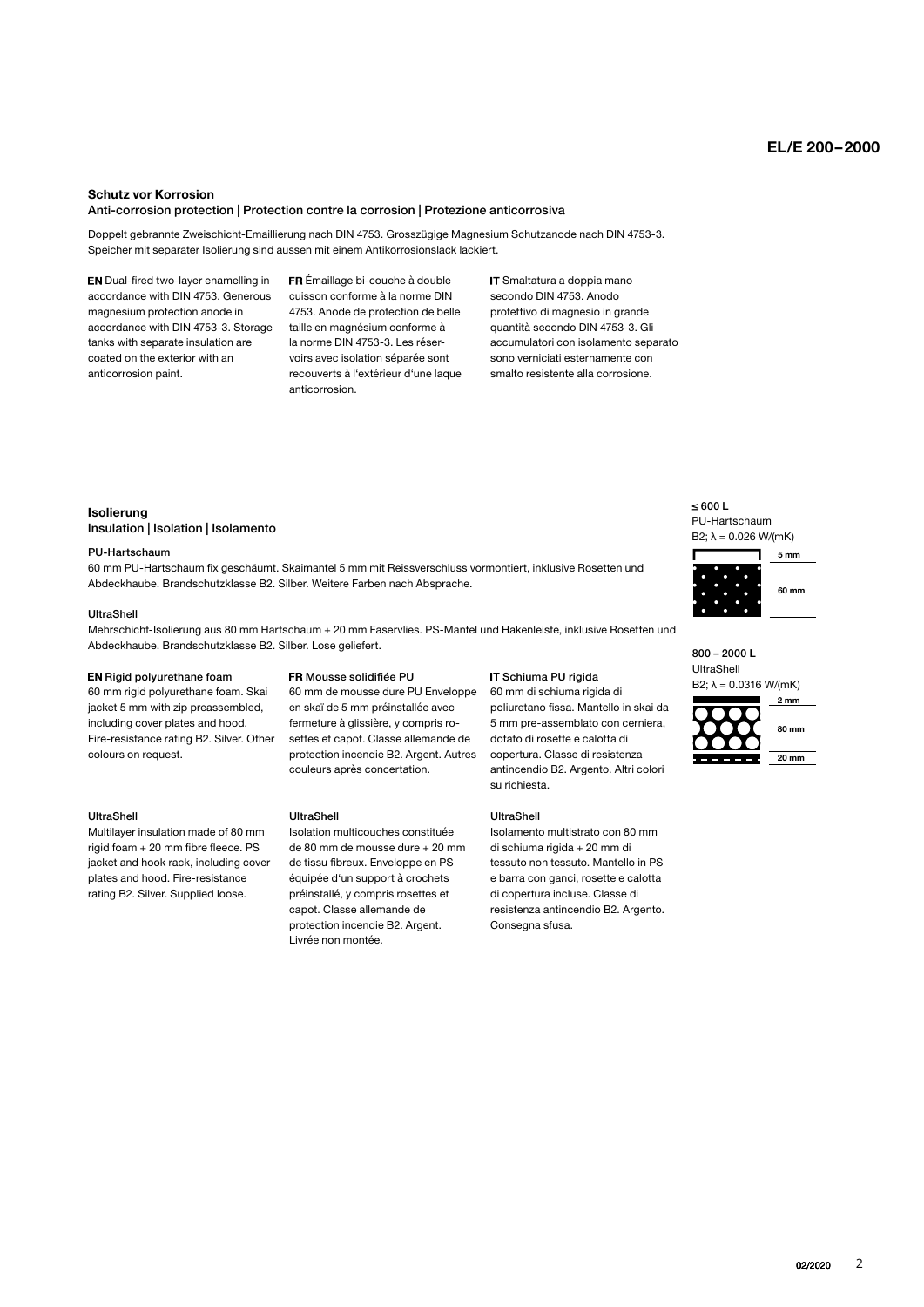## **Wassererwärmer ohne Glattrohrwärmetauscher** Domestic hot water tank Ballon eau chaud sanitaire Bollitore acqua calda sanitaria **EL/E 200– 2000**



**Emailliert** Enamelled | Émaillés | Smaltato

| Typ EL/E                                                                                                                   |              | 200                                                                                           | 300                      | 400                      | 500                          | 600                      | 800                   | 1000           | 1250        | 1500      | 1750        | 2000        |
|----------------------------------------------------------------------------------------------------------------------------|--------------|-----------------------------------------------------------------------------------------------|--------------------------|--------------------------|------------------------------|--------------------------|-----------------------|----------------|-------------|-----------|-------------|-------------|
| Inhalt<br>Capacity   Contenance   Contenuto                                                                                | $\mathbf{I}$ | 191                                                                                           | 304                      | 408                      | 498                          | 562                      | 830                   | 925            | 1226        | 1413      | 1728        | 1926        |
| ø<br>mit Isolierung<br>with insulation   avec isolation  <br>con isolamento                                                | mm           | 600                                                                                           | 650                      | 750                      | 750                          | 750                      | 990                   | 990            | 1100        | 1200      | 1300        | 1300        |
| ø<br>ohne Isolierung<br>without insulation   sans isolation  <br>senza isolamento                                          | mm           | $\overline{a}$                                                                                |                          |                          | $\overline{a}$               | $\overline{\phantom{a}}$ | 790                   | 790            | 900         | 1000      | 1100        | 1100        |
| Höhe mit Isolierung<br>Height with insulation  <br>Hauteur avec isolation<br>Altezza con isolamento                        | mm           | 1215                                                                                          | 1570                     | 1500                     | 1800                         | 2000                     | 1990                  | 2190           | 2240        | 2120      | 2150        | 2350        |
| Kippmass<br>Tilted dimension  <br>Cote de basculement  <br>Altezza in raddrizzamento                                       | mm           | 1355                                                                                          | 1700                     | 1680                     | 1950                         | 2140                     | 1990                  | 2190           | 2260        | 2120      | 2200        | 2355        |
| <b>Betriebsdruck Wasser</b><br>Water operating pressure  <br>Pression de service de l'eau  <br>Pressione d'esercizio acqua | bar          | 6                                                                                             | 6                        | $\,6$                    | $6\phantom{1}$               | $\,6$                    | $\,6$                 | $6\phantom{1}$ | 6           | 6         | $\,6$       | 6           |
| Prüfdruck<br>Test pressure  <br>Pression test  <br>Pressione di collaudo                                                   | bar          | 12                                                                                            | 12                       | 12                       | 12                           | 12                       | 12                    | 12             | 12          | 12        | 12          | 12          |
| max. Betriebstemperatur<br>max. operating temperature  <br>Temp. de service max.  <br>Temperatura max. d'esercizio         | $^{\circ}C$  | 95                                                                                            | 95                       | 95                       | 95                           | 95                       | 95                    | 95             | 95          | 95        | 95          | 95          |
| Gewicht<br>Weight   Poids   Peso                                                                                           | kg           | 63                                                                                            | 87                       | 100                      | 117                          | 130                      | 188                   | 204            | 247         | 304       | 342         | 359         |
| 100101<br>Art.Nr.<br>Part no.   Réf.   Art.n.                                                                              |              | 0200                                                                                          | 0300                     | 0400                     | 0500                         | 0600                     | 0800                  | 1000           | 1250        | 1500      | 1750        | 2000        |
| Isolierung<br>Insulation   Isolation   Isolamento                                                                          |              | 60 mm<br>fix eingeschäumt<br>Fixed with foam   Enrobage mousse fixe  <br>Schiuma rigida fissa |                          |                          |                              |                          | <b>UltraShell 100</b> |                |             |           |             |             |
| Wärmeverlust<br>Heat losses  <br>Pertes thermiques  <br>Perdita di calore                                                  | kWh/24h 0.98 |                                                                                               | 1.40                     | 1.64                     | 1.89                         | 2.03                     | 3.26                  | 3.44           | 3.6         | 3.77      | 4.01        | 4.38        |
| ErP-Klasse<br>ErP class   Classe ErP   Classe ErP                                                                          |              | A                                                                                             | $\sf B$                  | $\mathsf B$              | $\sf B$                      | $\sf B$                  | ${\bf C}$             | $\mathsf C$    | $\mathsf C$ | ${\rm C}$ | $\mathsf C$ | $\mathsf C$ |
| Gewicht<br>Weight   Poids   Peso                                                                                           | kg           | $\overline{a}$                                                                                | $\overline{\phantom{a}}$ | $\overline{a}$           | $\blacksquare$               | $\overline{\phantom{a}}$ | 35                    | 40             | 45          | 50        | 55          | 60          |
| Art.Nr.<br>300101<br>Part no.   Réf.   Art.n.                                                                              |              | $\blacksquare$                                                                                | $\overline{\phantom{a}}$ | $\overline{\phantom{a}}$ | $\qquad \qquad \blacksquare$ | $\overline{\phantom{a}}$ | 0809                  | 1009           | 1259        | 1509      | 1759        | 2009        |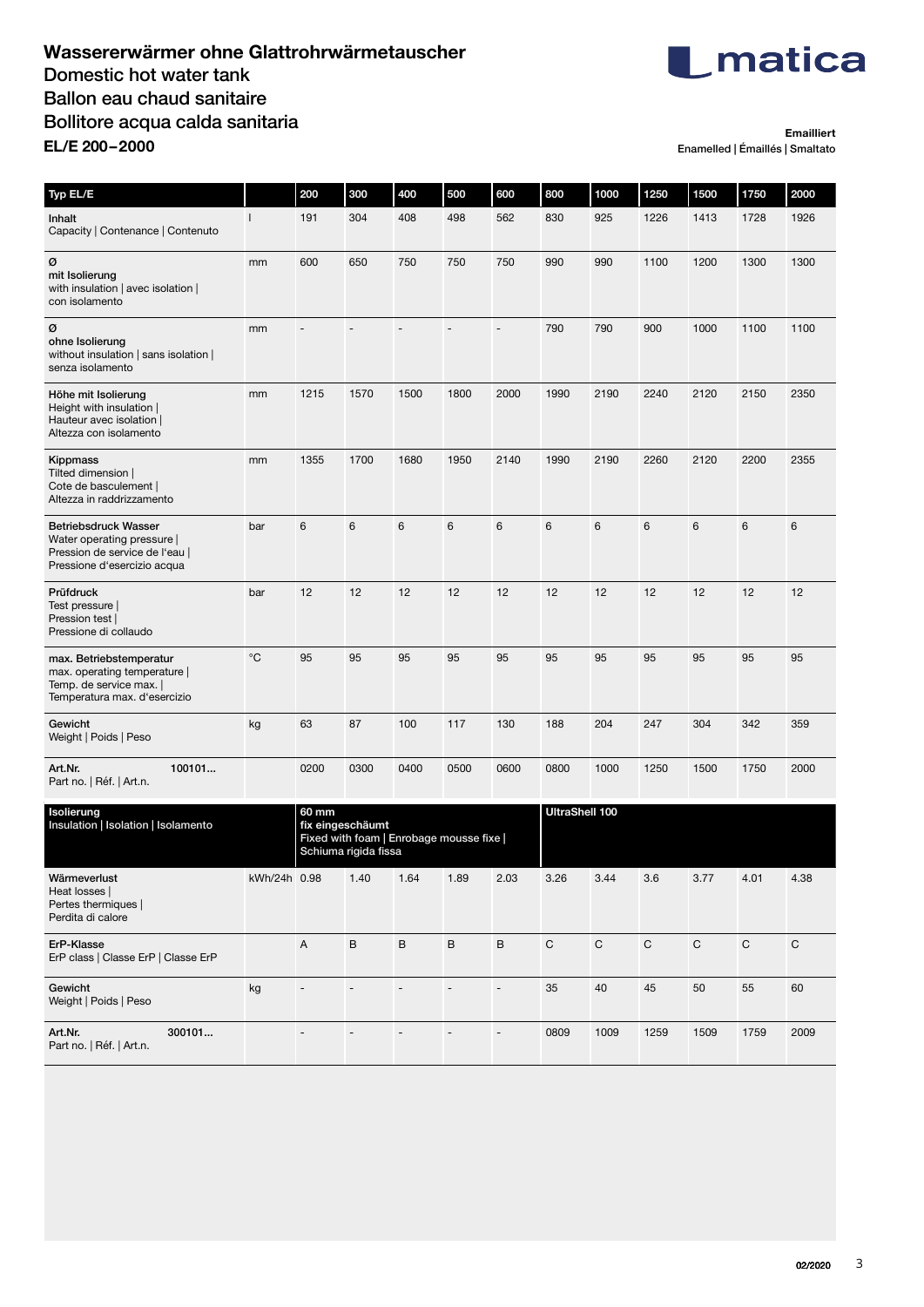## **Wassererwärmer ohne Glattrohrwärmetauscher** Domestic hot water tank Ballon eau chaud sanitaire Bollitore acqua calda sanitaria **EL/E 200– 2000**

**200 – 600**







\* ACHTUNG: Einbau Ladelanze für optimale Schichtung für Schichtladespeicher

\* ATTENTION Heating lance installed for optimum stratification in stratified hot water storage tanks

\* ATTENTION montage de la lance pour une stratification optimale de l'accumulateur à chargement stratifié \* ATTENZIONE integrazione della lancia di carico per una stratificazione ottimale dei relativi accumulatori

\*\* 300: 80 mm

Enamelled | Émaillés | Smaltato

**Emailliert**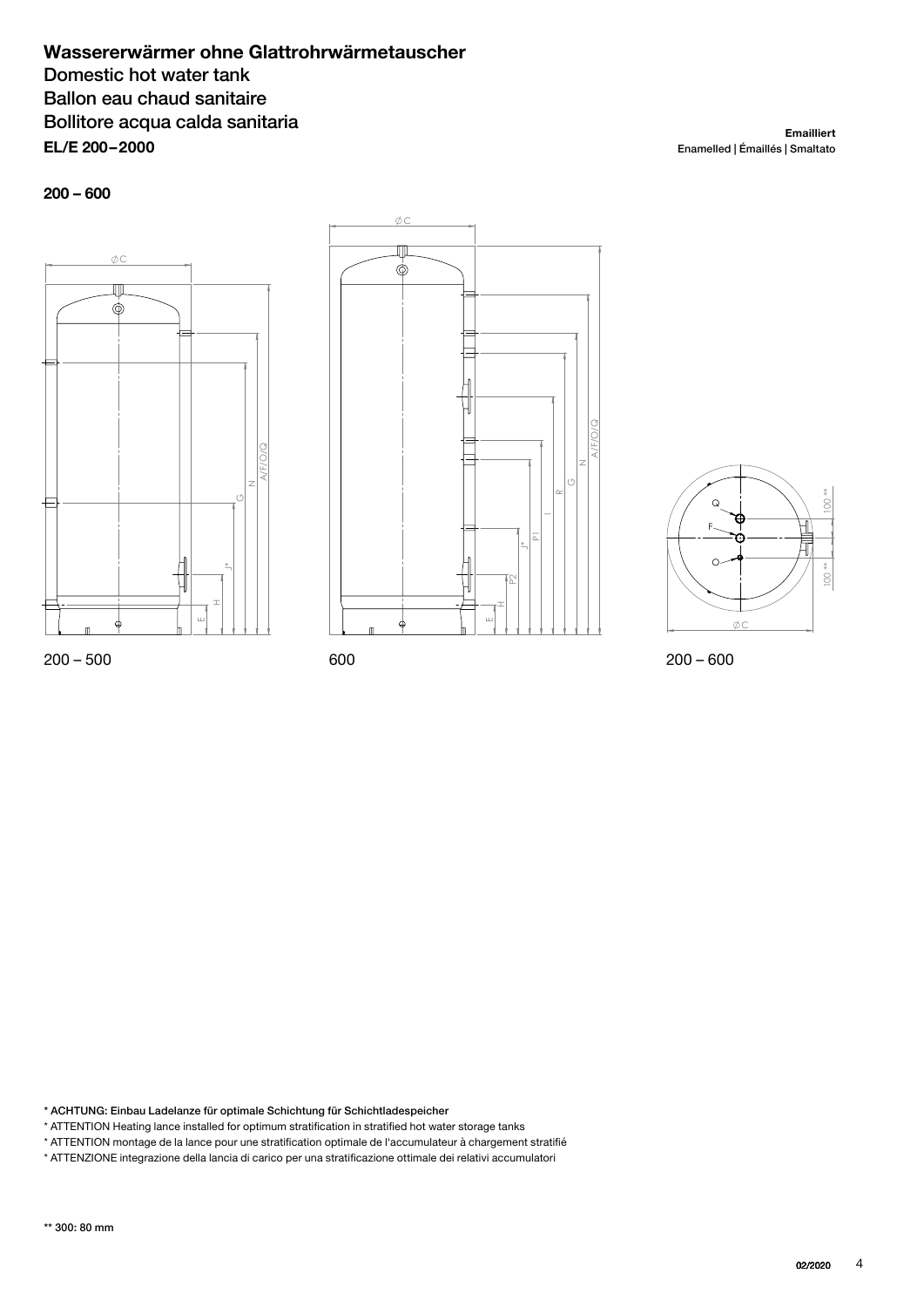## **EL/E 200 – 2000**

|                | Verwendung<br>Usage<br>Utilisation<br>Uso                                     | <b>Dimension</b><br>Dimension<br>Dimension<br>Dimensione | 200                      | 300                      | 400                      | 500            | 600                 |
|----------------|-------------------------------------------------------------------------------|----------------------------------------------------------|--------------------------|--------------------------|--------------------------|----------------|---------------------|
| $\overline{A}$ | Höhe<br>Height   Hauteur   Altezza                                            | $O_{-mm}$                                                | 1215                     | 1570                     | 1500                     | 1800           | 2000                |
| $\mathsf{C}$   | Ø                                                                             | $O_{-mm}$                                                | 600                      | 650                      | 750                      | 750            | 750                 |
| $\mathsf E$    | Kaltwasser<br>Cold water   Eau froide   Acqua fredda                          | $\overline{\mathbf{t}}$<br>$-mm$                         | 130                      | 140                      | 155                      | 155            | 155                 |
|                |                                                                               | G"                                                       | $1\frac{1}{4}$           | $1\frac{1}{4}$           | $1\frac{1}{4}$           | $1\frac{1}{4}$ | $1\frac{1}{4}$      |
| F              | Warmwasser<br>Hot water   Eau chaude   Acqua calda                            | $\overline{1}$ – mm                                      | 1215                     | 1570                     | 1500                     | 1800           | 2000                |
|                |                                                                               | $G^"$                                                    | $1\frac{1}{4}$           | $1\frac{1}{4}$           | $1\frac{1}{4}$           | $1\frac{1}{4}$ | $1\frac{1}{4}$      |
| G              | <b>Zirkulation</b><br>Circulation   Circulation   Circolazione                | $\overline{\mathbf{t}}$<br>- mm                          | 950                      | 1200                     | 1150                     | 1400           | 1550                |
|                |                                                                               | $G^"$                                                    | $1/2$ "                  | $1/2$ "                  | $\frac{1}{2}$ "          | $1/2$ "        | $\frac{1}{2}$ "     |
| H              | Flansch unten<br>Flange below   Bride du bas  <br>Flangia inferiore           | $\frac{1}{2}$ – mm                                       | 285                      | 295                      | 310                      | 310            | 310                 |
|                |                                                                               | $Ø - mm$                                                 | 180/120                  | 180/120                  | 180/120                  | 180/120        | 180/120             |
| $\overline{1}$ | Flansch oben<br>Flange above   Bride du haut  <br>Flangia superiore           | $\ddot{\phantom{0}}$<br>- mm                             | $\blacksquare$           | $\blacksquare$           | $\overline{\phantom{a}}$ | ÷,             | 1225                |
|                |                                                                               | $Ø - mm$                                                 | $\overline{\phantom{a}}$ | $\frac{1}{2}$            | $\overline{\phantom{a}}$ | ÷,             | 180/120             |
| J *            | Anschluss<br>Connection   Lien   Collegamento                                 | $\overline{t}$ – mm                                      | 480                      | 620                      | 580                      | 680            | 900                 |
|                |                                                                               | $G^"$                                                    | $1\frac{1}{4}$           | $1\frac{1}{4}$           | $1\frac{1}{4}$           | $1\frac{1}{4}$ | $1\frac{1}{2}$      |
| $\mathsf{N}$   | Thermometer<br>Thermometer   Thermomètre   Termometro                         | $\overline{\textbf{t}}$<br>$-$ mm                        | 950                      | 1350                     | 1250                     | 1550           | 1750                |
|                |                                                                               | $G^"$                                                    | $1/2$ "                  | $1/2$ "                  | $1/2$ "                  | $1/2$ "        | $1/2$ <sup>11</sup> |
| $\circ$        | Fühlerhülse<br>Sensor sleeve   Manchon de sonde                               | $\overline{\mathfrak{t}}$<br>$-$ mm                      | 1215                     | 1570                     | 1500                     | 1800           | 2000                |
|                | Manicotto sensore                                                             | $G^"$                                                    | $1/2$ "                  | $1/2$ "                  | $\frac{1}{2}$ "          | $1/2$ "        | $1/2$ <sup>11</sup> |
| P <sub>1</sub> | Fühler<br>Sensor   Sonde   Sensor                                             | $\ddot{\cdot}$<br>- mm                                   | $\overline{\phantom{a}}$ | $\overline{\phantom{a}}$ | $\overline{\phantom{a}}$ | ÷,             | 1000                |
|                |                                                                               | $G^"$                                                    | $\bar{a}$                | $\overline{a}$           | $\overline{a}$           | ÷,             | $1/2$ <sup>11</sup> |
| P <sub>2</sub> | Fühler<br>Sensor   Sonde   Sensor                                             | $\overline{t}$ – mm                                      | $\blacksquare$           | $\overline{a}$           | $\overline{a}$           | $\overline{a}$ | 550                 |
|                |                                                                               | $G^"$                                                    | $\bar{a}$                | $\blacksquare$           | $\overline{a}$           | ÷,             | $1/2$ <sup>11</sup> |
| Q              | Magnesiumanode<br>Magnesium anode   Anode de magnésium  <br>Anodo in magnesio | $\overline{\mathbf{t}}$<br>- mm                          | 1215                     | 1570                     | 1500                     | 1800           | 2000                |
|                |                                                                               | $G^"$                                                    | $1\frac{1}{4}$           | $1\frac{1}{4}$           | $1\frac{1}{4}$           | $1\frac{1}{4}$ | $1\frac{1}{4}$      |
| $\mathsf{R}$   | Magnesiumanode<br>Magnesium anode   Anode de magnésium                        | $\overline{\mathbf{t}}$<br>- mm                          | $\overline{a}$           | $\overline{a}$           | $\overline{a}$           | $\overline{a}$ | 1450                |
|                | Anodo in magnesio                                                             | $G^"$                                                    | $\overline{a}$           | $\overline{a}$           | $\overline{a}$           | $\overline{a}$ | $1\frac{1}{4}$      |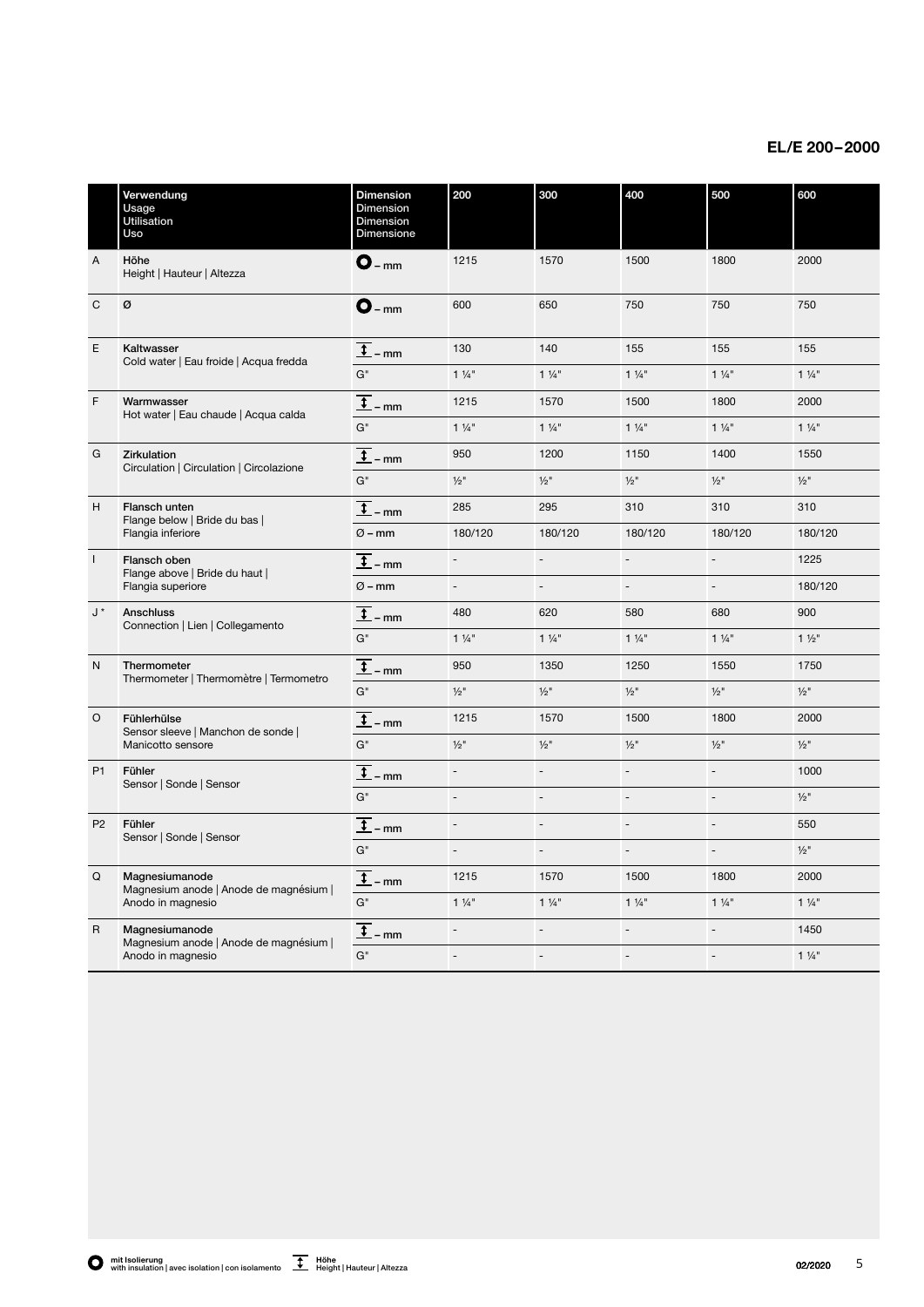## **Wassererwärmer ohne Glattrohrwärmetauscher** Domestic hot water tank Ballon eau chaud sanitaire Bollitore acqua calda sanitaria **EL/E 200– 2000**

**Emailliert** Enamelled | Émaillés | Smaltato

**800 – 2000**



\* ACHTUNG: Einbau Ladelanze für optimale Schichtung für Schichtladespeicher

- \* ATTENTION Heating lance installed for optimum stratification in stratified hot water storage tanks
- \* ATTENTION Montage de la lance pour une stratification optimale de l'accumulateur à chargement stratifié
- \* ATTENZIONE Integrazione della lancia di carico per una stratificazione ottimale dei relativi accumulatori
- \*\* ACHTUNG: Einbau Anode von vorne in freien Anschluss J/K/L mit Reduzierung
- \*\* ATTENTION Anode installed from front into free connection J/K/L with reduction
- 
- \*\* ATTENTION Montage de l'anode par l'avant dans le raccord libre J/K/L avec réducteur<br>\*\* ATTENZIONE Integrazione dell'anodo dal lato frontale con collegamento libero J/K/L e riduzione